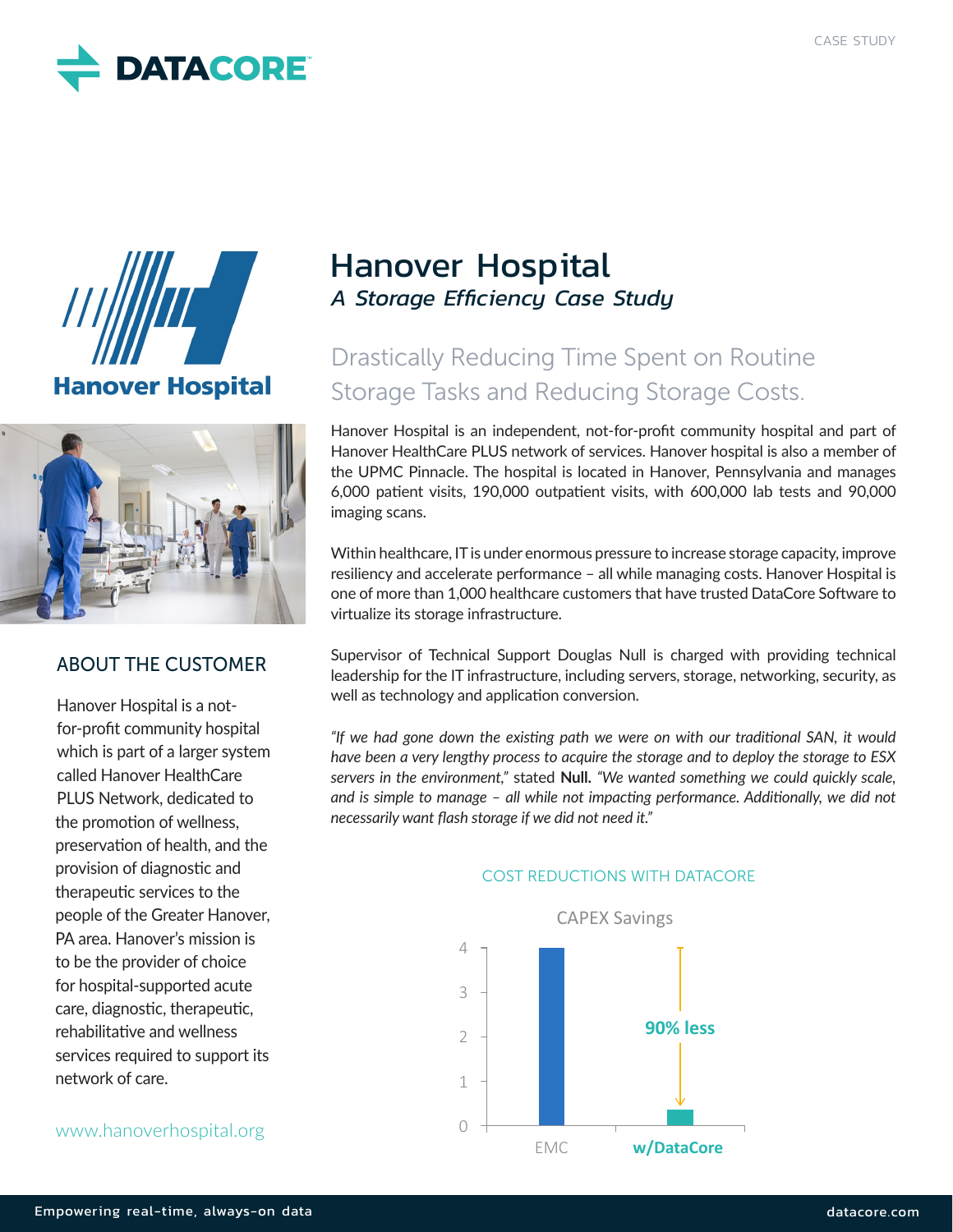Null and the rest of the IT team at Hanover faced numerous challenges with the incumbent storage vendor. For one, new departmental applications needed to be deployed quickly. In addition, these applications required a significant amount of storage capacity, which was beyond what the current storage array could support. A storage upgrade using the incumbent vendor was considered. However, the high cost for-performance consideration quickly made this an unviable option. The performance concern was compounded by the fact that any new storage needed to have the ability to support even more applications in the future.

The IT team at Hanover needed a solution that helped them meet their application requirements. They needed the ability to quickly scale, keeping the applications available far more efficiently than they had been able to do so in the past. Hanover Hospital did not want to be tactical and go down the same old path of deploying new applications on a replicated, traditional two-array SAN configuration. Instead, the IT team began looking for a smarter, more strategic option.

#### BECOMING SOFTWARE-DEFINED WITH DATACORE: REDUCING TIME SPENT ON ROUTINE STORAGE TASKS AND REDUCING STORAGE COSTS

Hanover Hospital trusted DataCore to virtualize its storage infrastructure because the hospital did not have to upgrade its existing, underlying storage – thereby making a CapEX outlay much lower. Hanover started with a single DataCore installation and over a handful of years the hospital added synchronous mirroring that stretched storage availability between its two on-campus data centers.

Today, DataCore's adaptive, self-learning and healing technology is taking the pain out of manual processes and helps deliver on the promise of the software-defined data center through its hardware agnostic architecture. With DataCore, Hanover Hospital has drastically reduced the time spent on routine storage tasks and has reduced storage costs – all while increasing capacity utilization and the performance of its applications. What's more, high-availability storage at Hanover has significantly reduced the time it takes to provision storage and systems.

## TOP THREE REASONS FOR SELECTING DATACORE

- **• DataCore was 90% less than the total price of EMC**
- **• Quickly scale performance for VMs and applications**
- **• Active / active, zero touch failover and failback**

## **HANOVER'S JOURNEY WITH DATACORE:**

Null reports that from a performance and applications perspective, he has seen a lot of improvement over the years as far as base features go with DataCore solutions. The results attained with DataCore are impressive, including:

## **COSTS**

- 90% less in CAPEX
- 80-90% less in OPEX

#### **OPERATIONAL SIMPLICITY**

• Provisioning went from four hours to five minutes

#### **CAPACITY**

- 60% overprovisioned PERFORMANCE
- 1K IOPS from SATA drives with DataCore

### **AVAILABILITY**

• No downtime for last four years despite storage failures and outages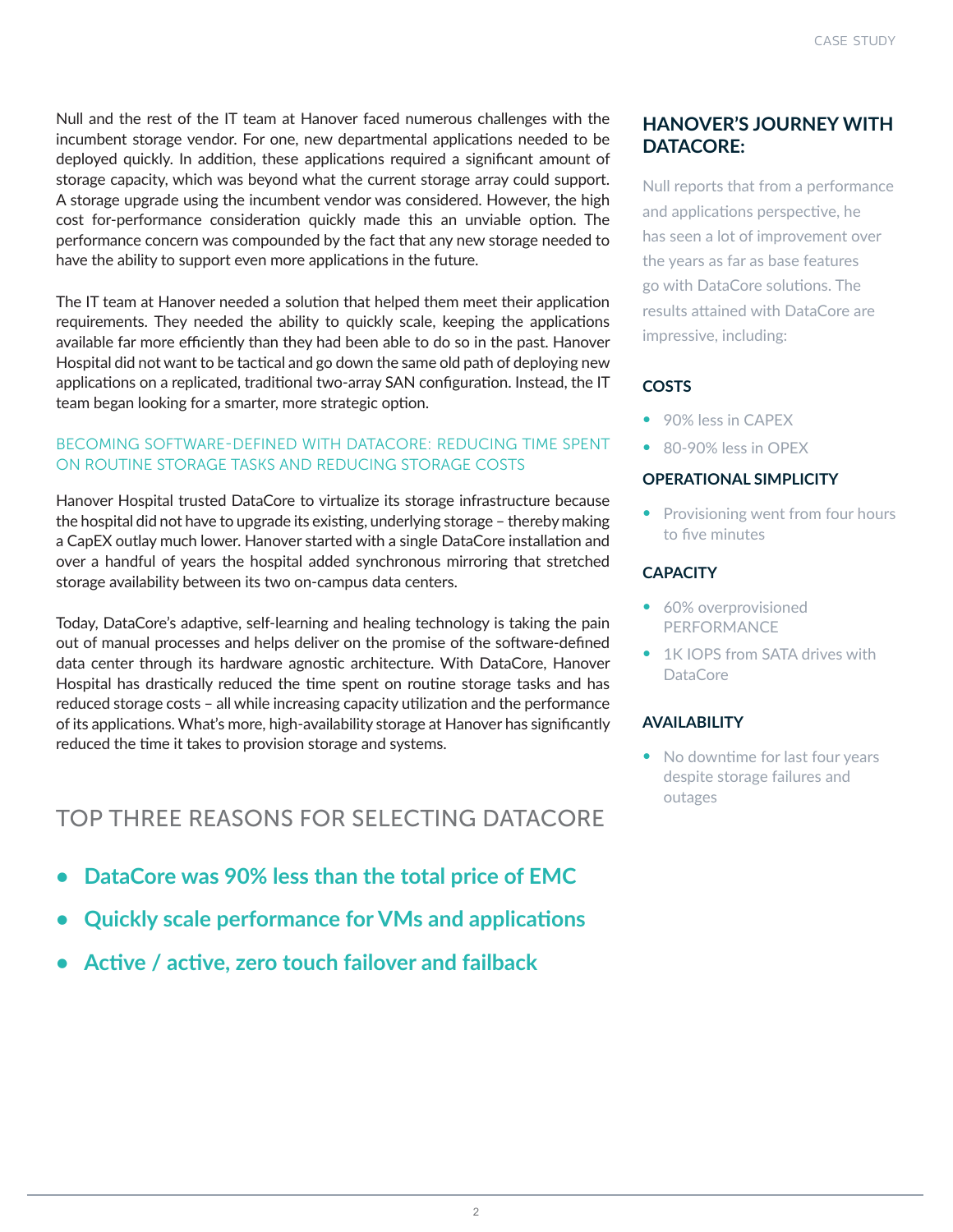#### THE SOFTWARE-DEFINED APPROACH DELIVERS BETTER OPERATIONAL SIMPLICITY AND BETTER CAPACITY MANAGEMENT

One of the other benefits of software-defined storage with DataCore that has significantly helped Hanover Hospital has been the overall operational simplicity of storage management. Provisioning a DataCore environment is truly straightforward and, according to **Null,** is *"essentially a two-step process."*  This software-defined approach took provisioning from four hours down to five minutes. This is because DataCore SANsymphony™ excels in automating storage-related tasks – whereas the steps needed to provision storage in alternate ways are often daunting. With a traditional SAN set in an active-active configuration, Null and others at Hanover would be tasked with configuring an equipment storage solution on one side, then configuring the equipment storage solution on the other side. Then, they would have to configure the replication between the two sites. They would also have

to configure journals and logs. Finally, they would need to configure Site Recovery Manager (SRM) from VMware that is used to failover the VMs from site to site.

*"As you can see, we save a lot of time in even the most simple configuration by provisioning storage in both of our data centers with DataCore,"* **Null** emphasized.

What's more, Hanover now has the ability to better manage capacity through thin-provisioning. According to Null, the IT environment at Hanover is about 60% overprovisioned. This benefits the organization by allowing it to not have to add new storage when new systems come online. Existing storage can be allocated to new systems immediately and overall storage can be expanded down the road. When new systems are introduced, the IT team simply thin-provisions virtual volumes of storage and presents them to the ESX hosts as well as to the VMs. By doing so, Hanover saves both time and money.

#### OPERATIONAL SIMPLICITY WITH DATACORE



*[With DataCore] we get very impressive performance and bandwidth throughput for the amount of VM servers and applications we are hosting on our environment. Plus, we have improved storage utilization since we are able to over-provision storage by about 60%, meaning we are more efficient in our ability to meet the growth and cost demands for more capacity.*

– Douglas Null, Supervisor of Technical Support.